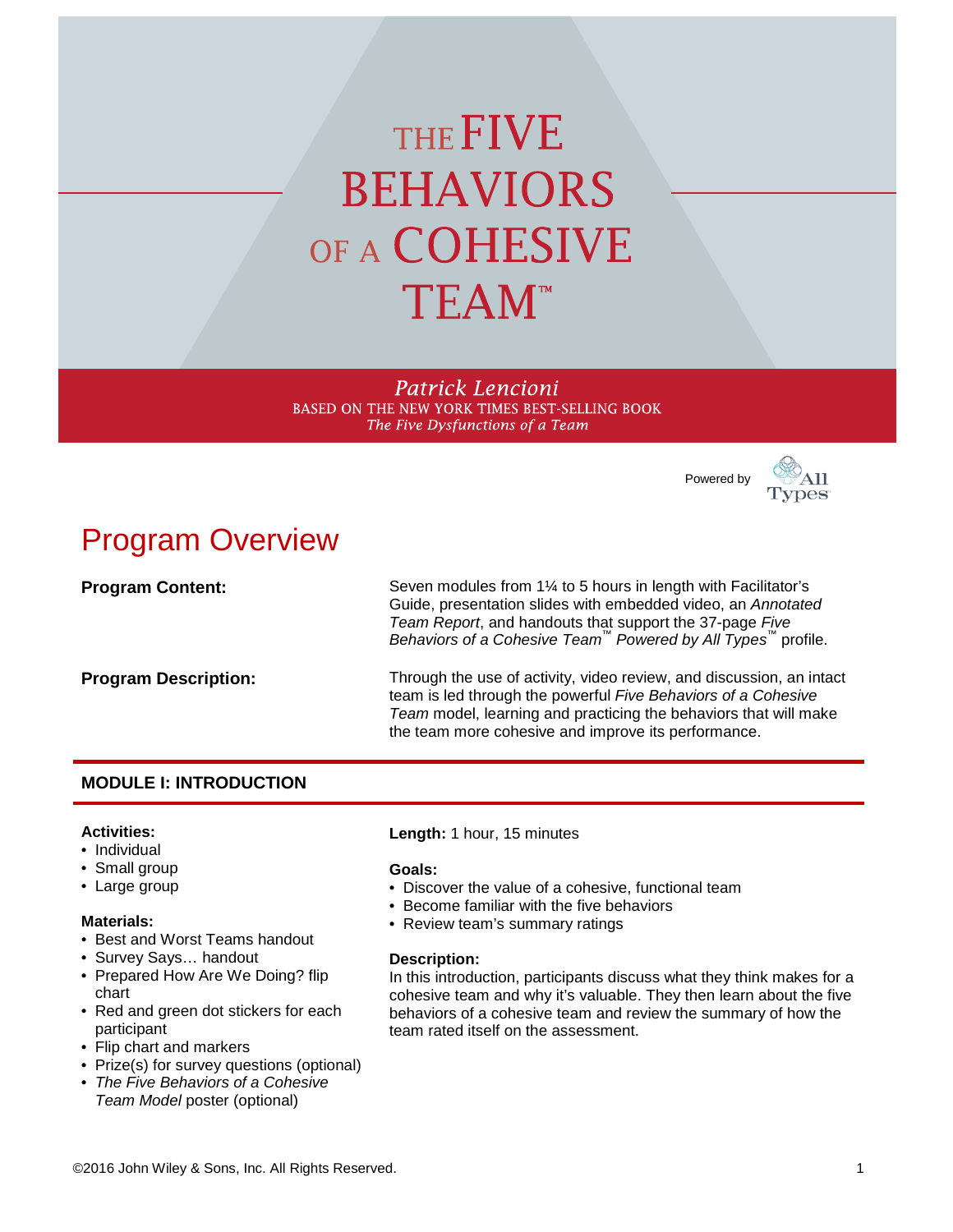## **MODULE 2: BUILDING TRUST**

#### **Activities:**

- Individual
- Pairs
- Small group
- Large group

#### **Materials:**

- Trust: Wrong-Way/Right-Way Teams handout
- Personal Histories Activity handout
- Action Planning Worksheet
- Several tea bags
- At least 40 sheets of paper
- Flip chart and markers
- Dimensions poster (optional)
- 16 Types poster (optional)

**Length:** 4 hours, 5 minutes to 5 hours

#### **Goals:**

- Explore what the term "vulnerability-based trust" means
- Understand the team's current trust level
- Learn about the team's type codes and how type impacts trust
- Understand how trust impacts team productivity

#### **Description:**

The session begins with team members discussing what trust means to them and viewing a video in which Patrick Lencioni defines trust. The team then watches a pair of videos—one illustrating a team that lacks trust and one a team that has trust and identifies the trust-related behaviors. Participants review and discuss the team's trust scores from the profile. This is followed by the Personal Histories activity, which gives participants an opportunity to get to know one another a little better and to practice vulnerability in a safe environment. The facilitator then presents four continua associated with type, and participants learn more about their own and their teammates' type codes. In the last part of the session, the team reviews its assessment of trust-building behaviors and begins the action planning process.

# **MODULE 3: MASTERING CONFLICT**

#### **Activities:**

- Individual
- Pairs
- Small group
- Large group

#### **Materials:**

- Conflict: Wrong-Way/Right-Way Teams handout
- Healthy and Unhealthy Behaviors in Conflict handout
- Action Planning Worksheet
- True/False tents
- Prepared flip-chart pages
- Flip chart and markers
- Conflict Team Map poster (optional)

#### **Length:** 2 hours, 50 minutes

#### **Goals:**

- Understand the team's current approach to conflict
- Explore how certain processes associated with type affect team members' conflict behaviors
- Learn about healthy, productive conflict

#### **Description:**

This session begins with a quick quiz about some conflict concepts. Participants then view a brief video in which Patrick Lencioni talks about conflict, and they discuss the team's approach to conflict in light of Pat's description. The team then reviews and discusses its assessment results. Next, the team watches a pair of videos—one illustrating a team that doesn't engage in conflict and one a team that does—and identifies the conflict-related behaviors. Team members learn how certain processes associated with type affect conflict approaches and work with the conflict team map to understand healthy and unhealthy behaviors during conflict. Team members then participate in an activity to develop their own norms for acceptable behavior during conflict. Finally, using what they've learned in this module, the team develops an action plan to achieve a productive approach to conflict.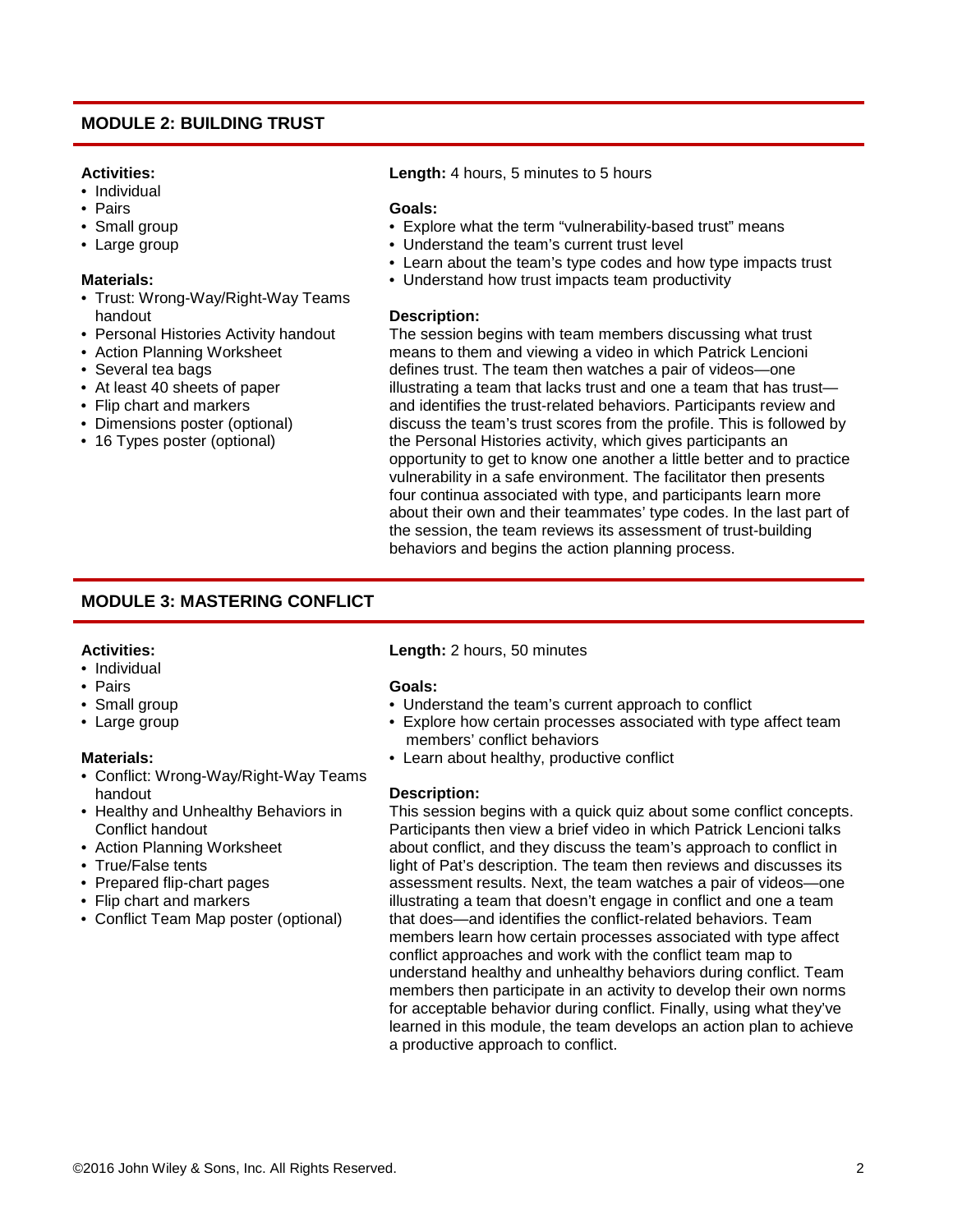# **MODULE 4: ACHIEVING COMMITMENT**

#### **Activities:**

- Small group
- Large group

#### **Materials:**

- Commitment: Wrong-Way/Right-Way Teams handout
- Clarity Teach Back handout
- Buy-in Teach Back handout
- Action Planning Worksheet
- Flip chart and markers

**Length:** 2 hours, 5 minutes

#### **Goals:**

- Understand concepts of clarity and buy-in as they relate to commitment
- Understand the team's current level of commitment
- Explore how team members' type codes affect their approach to commitment
- Determine ways to increase level of commitment

#### **Description:**

Team members are introduced—via video and discussion—to the concept of commitment and its associated behaviors. Team members then review the team's commitment scores from the assessment and, using small-group teach backs, learn more about clarity and buy-in. In small groups, they try to come up with a top reason why the team doesn't commit. The team then develops behavioral ground rules to help drive commitment. The session wraps up with the team continuing to work on its action plan by developing ways to increase commitment.

# **MODULE 5: EMBRACING ACCOUNTABILITY**

#### **Activities:**

- Pairs
- Small group
- Large group

#### **Materials:**

- Accountability: Wrong-Way/Right-Way Teams handout
- Accountability Report-Out handout
- Action Planning Worksheet
- Prepared flip chart with questions for Giving and Receiving Feedback activity
- Flip chart and markers

#### **Length:** 2 hours, 40 minutes

#### **Goals:**

- Understand what accountability is and the relationship between accountability and productivity
- Understand the team's current level of accountability
- Explore how team members' type codes affect their approach to accountability
- Practice giving and receiving feedback

#### **Description:**

The session begins with team members viewing and discussing a video about what accountability means. The team then watches a pair of videos—one illustrating a team whose members don't hold one another accountable and one illustrating a team whose members do—and identifies the accountability-related behaviors. Working in small groups, participants then review the team's accountability scores from the assessment and report out. This is followed by an activity designed to help participants understand why they'd want to hold one another accountable. Participants are then given an opportunity to practice giving and receiving feedback. The session closes with the team working on an action plan to improve overall accountability.